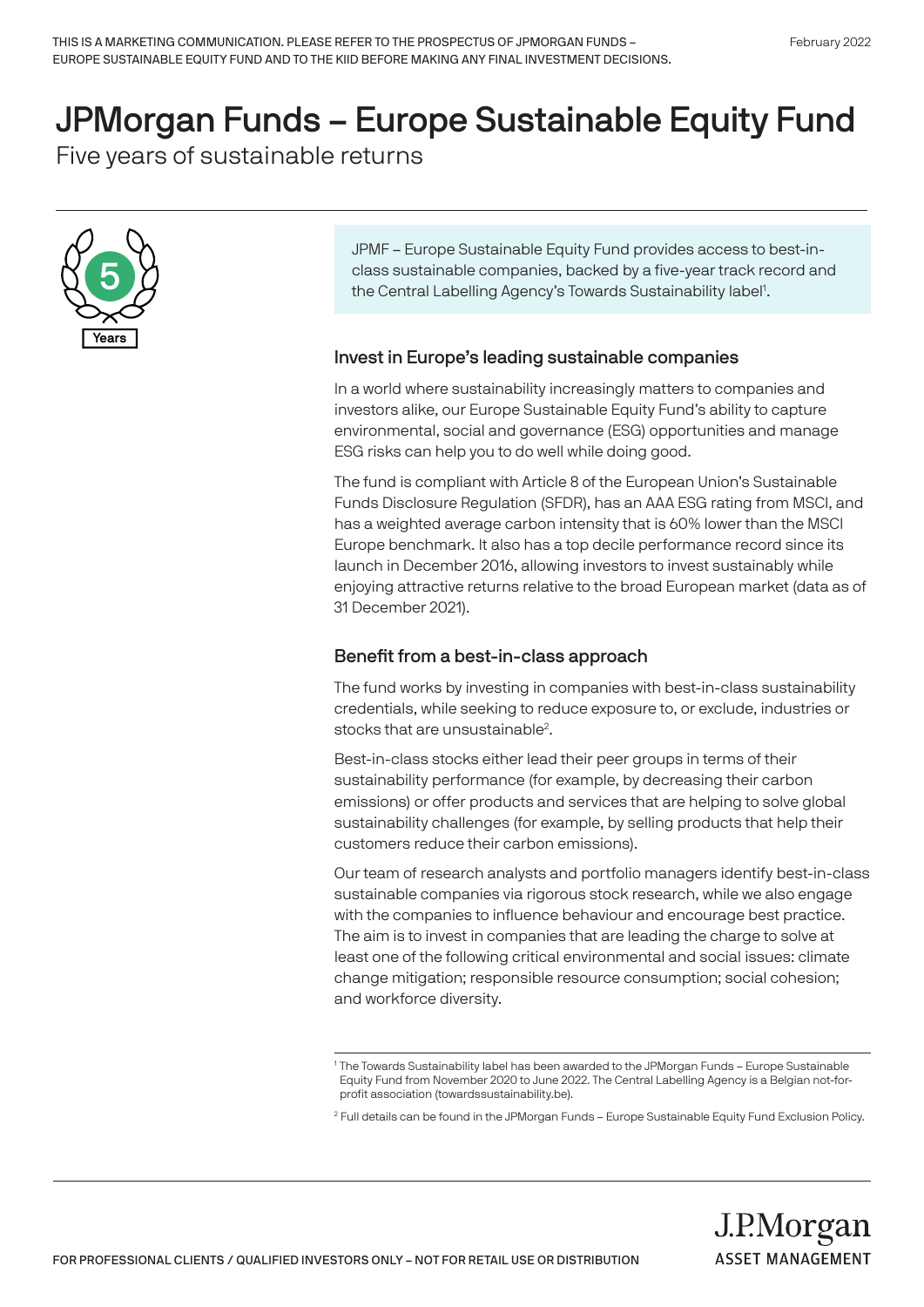

Source: J.P. Morgan Asset Management. For illustrative purposes only.

# Uncover sustainable leaders in unexpected places

While the fund aims to invest in companies that are providing solutions to the critical ESG issues of the day, it is not wedded to any particular theme or sector. This willingness to invest broadly across markets, including in areas that may not be immediately apparent when you think of sustainability, is a key driver of the fund's success.

The capital goods sector, for example, is not often at the top of the list when it comes to sustainable leadership. However, European capital goods companies are helping to lead the transition to a low carbon economy, either by improving the energy efficiency in their end markets or by helping replace fossil fuels with green energy. A current stand-out is French industrial automation company Schneider Electric, which provides energy management solutions to help its customers achieve their sustainability targets, while embedding strict sustainability targets in its own business goals.

The banking sector is another area that can be overlooked by sustainable investors. However, Europe's lenders will play a critical role in providing the trillions of euros in debt financing that governments and companies will need if they are to meet their carbon reduction goals by 2030. We aim to identify the leaders in green lending—banks, such as Credit Agricole and BNP Paribas, which are among the top green bond underwriters globally, or ING, KBC and Natwest, which have all made pledges to decarbonise their loan books.

Banks are also among the leaders in workforce equality. NatWest, for example, is one of only five companies in the 2020 European Gender Diversity Index that has both a female CEO and CFO or COO.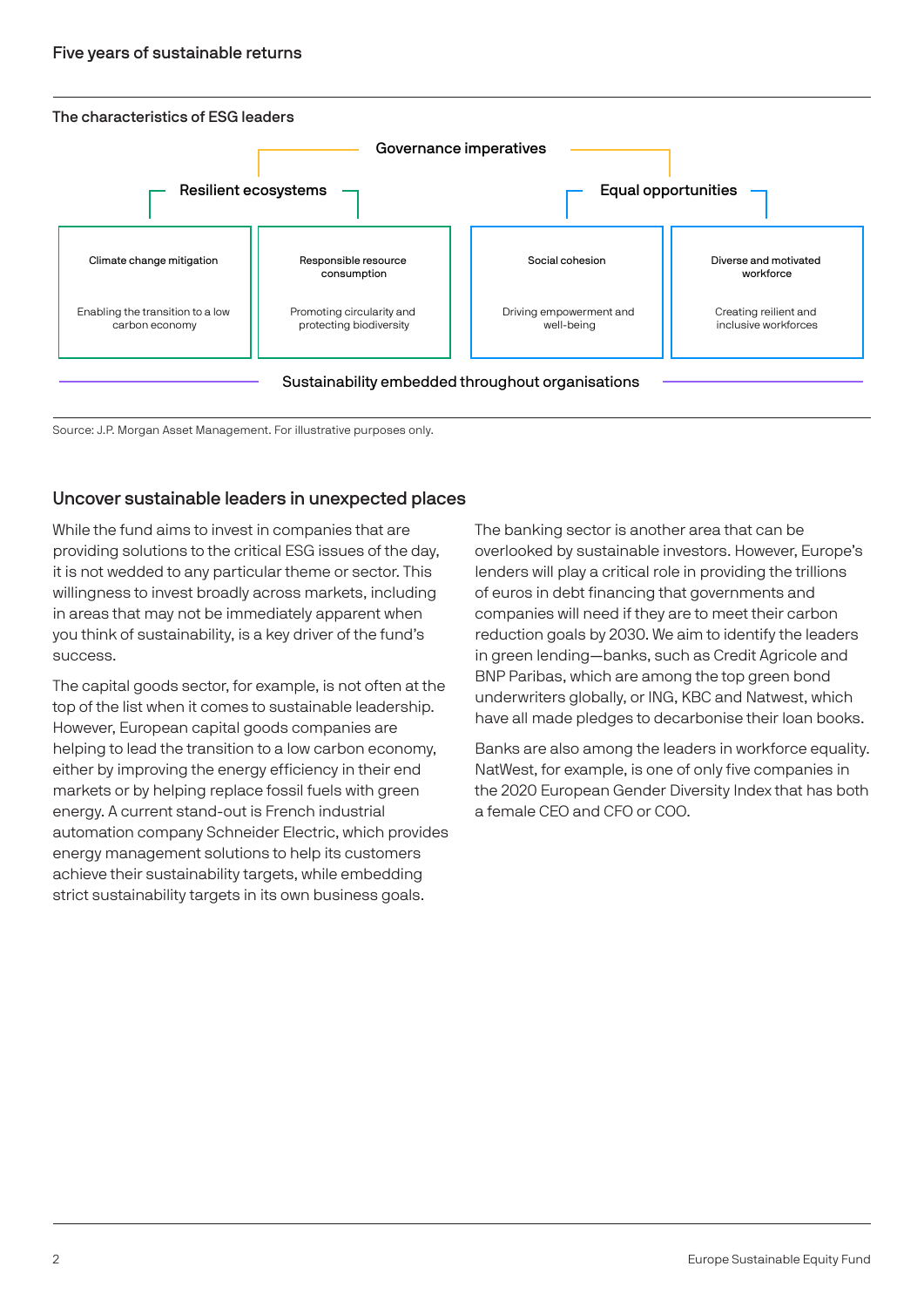### Navigating the ESG landscape: key portfolio adjustments in 2021



Source: Bloomberg, J.P. Morgan Asset Management; data as of 31 December 2021.

Past performance is not a reliable indicator of current and future results.

# Engage to maximise change

As well as our stock research, the fund drives positive change by engaging with companies on sustainability issues. Engagement allows the fund to encourage the companies that it invests in to take action where the greatest ESG impact can be achieved. Even sustainable leaders have room for improvement.

Take Novo Nordisk, for example. The Danish drug maker has led the way with its commitment to help people with diabetes in low- and middle-income countries by lowering the price it charges for insulin. However, we identified a diversity mismatch in the company's workforce, with women making up just 24% of the company's senior management team. The company has now set a 50/50 senior management gender balance target tied to short- and long-term incentive plans.

# Follow fundamentals, not fads

Another key reason why we believe the fund is able to capitalise on today's evolving ESG opportunities is its agile portfolio, which can respond quickly to changing market conditions.

The positive impact of the fund's agile positioning can be clearly seen in 2021, when exposure to renewable energy and utility companies was reduced significantly through the year.

Although supported by long-term climate policy action, our bottom-up analysis suggested that renewable energy stocks were expensive after performing strongly in 2020. Our research highlighted more attractive ESG opportunities in the defensive pharmaceuticals sector, which was benefiting from a market rotation away from cyclicals, and in the banks sector, which was supported by hopes for a strong post-Covid economic rebound.

This core, agile approach to ESG investing means the fund should always be positioned to weather the changing ESG landscape.